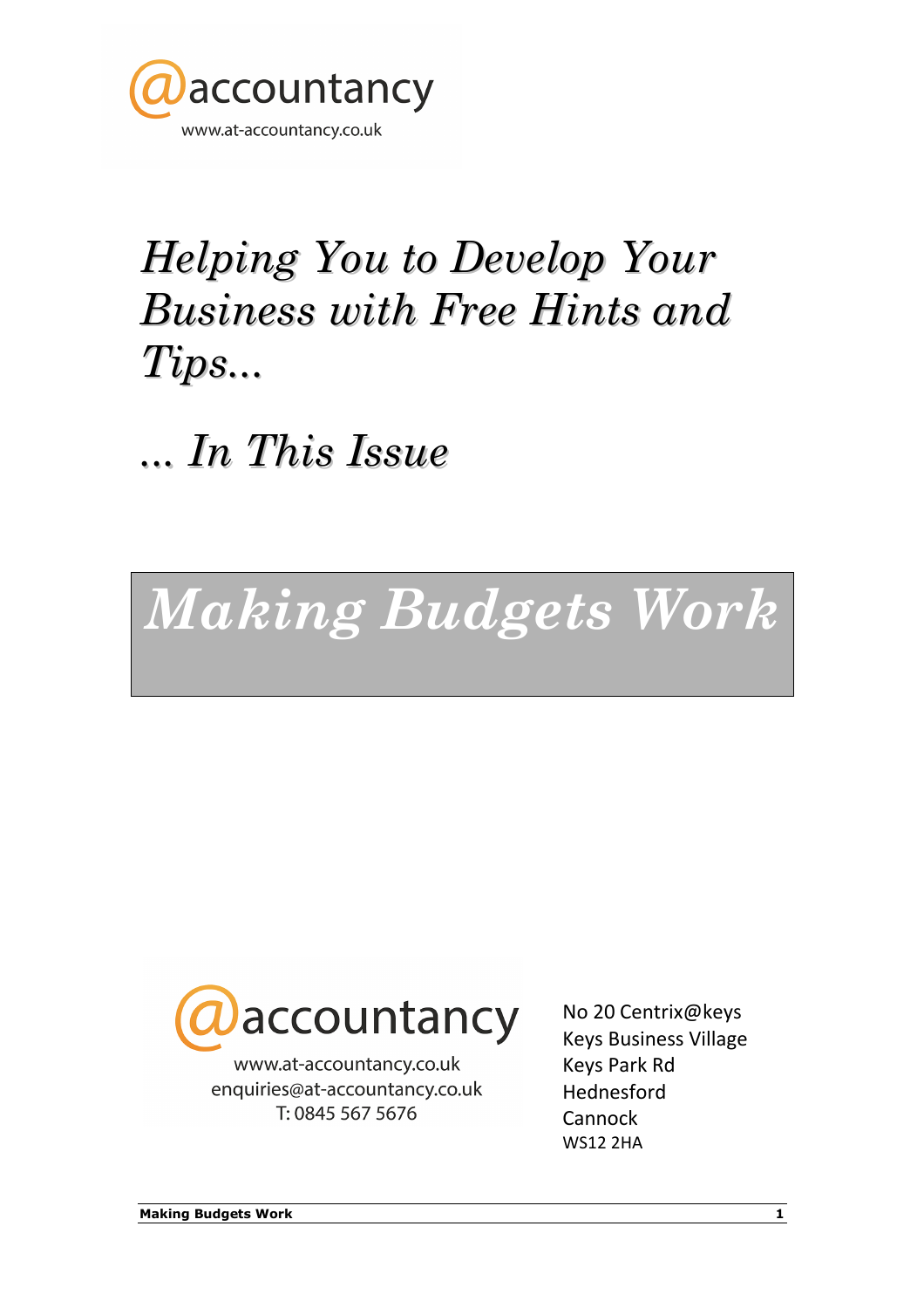# Making Budgets Work

### $\Rightarrow$  Using budgets to enhance performance

### **Overview**

Budgets are a valuable tool for managing performance within any organisation, underpinning every part of the business from personnel to marketing, product development and operations to IT. However, there is a paradox. Despite their widespread use and the need to include budgets in all areas of business operations, budgets are often resented and their full potential not realised. In some cases, managers disregard or ignore budgets altogether, believing that they lack value or credibility, often with disastrous consequences.

A budget is simply a financial plan showing how organisational objectives for revenue, profit and stakeholder return will be achieved. The budget needs to meet strategic and operational objectives, the most important of which are revenue and profitability targets. To use budgets for financial control they must enable *actual* results - the reality of the situation – to be measured against a plan for how the operation should proceed. Consequently, systems should be established to permit routine monitoring of the organisation's finances. Despite its daunting reputation, budgeting is relatively easy to master, methodical and essential to achieving strategic goals.

### Benefits of budgeting

The great benefit of budgeting is that managers gain a realistic vision of the development of their business. This in turn provides greater control in key areas. Another benefit is the ability to monitor trends over time. Analysis of a twelvemonth financial performance with sub-totals

every quarter can highlight:

- **Escalating costs that are either** occasionally or consistently higher than expected.
- Sales performance: did the business do as well as expected? If not, why? Was the sales profile as expected or did it result from unique individual factors?

It is often said that you cannot manage what you cannot measure. Budgets allow all operations to be understood and measured, increasing control and the likelihood of success.

• Changes in profitability against budget as well as against targets for each month.

Falling sales volumes, falling prices (or rising discounts) as well as rising costs could cause lower profits and budgeting will illuminate these root causes.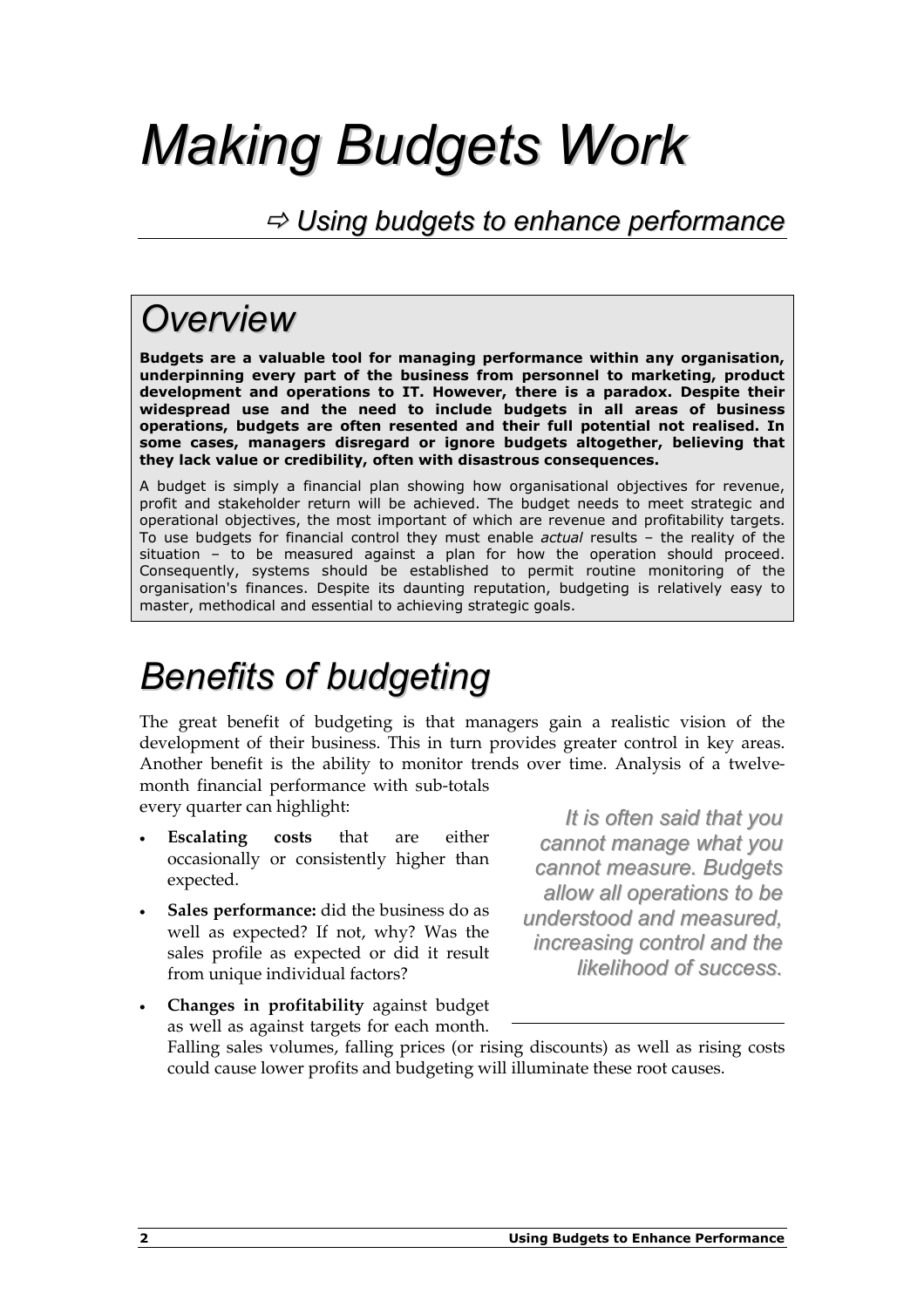### Action checklist: budgeting

### Set the scope of the budget (priority areas)

Budgeting techniques can be applied to the following areas:

Sales. This is the foundation for the budget and the business, essential for the effective organisation of resources. It should include the number of units to be sold at a given price, including discount, and may be broken down by timing, area, sales channel or product line. It needs to realistically assess likely sales based on reliable market research. Depending on the product and nature of the business, sales budgets are typically produced on a weekly, monthly or quarterly basis, as well as in an annual format, so progress and expectations can be monitored and updated.

Variable costs. These are costs that increase or decrease in direct proportion to changes in sales volume. Examples of variable costs include the materials used to make a product or royalties payable on each sale.

Production. The production budget follows the sales budget and includes direct, variable costs that depend directly on the level of sales. The production budget is useful for managing suppliers and ensuring that you have the right resources ready at the right time.

Fixed costs. These are costs that remain unchanged in the short-term despite changes in sales volume. These costs tend to be related to *time* rather than volume and they include monthly staff costs or monthly expenses such as rent, lighting and heating. Controlling these costs tends to be the responsibility of more senior managers within an organisation and they should be managed carefully: reducing them is usually more difficult and has significant implications for the whole of the business (for example, reducing staffing levels or moving premises). However, if that is where the problems lie and the business is carrying a level of fixed overhead that is too great, then that is where action needs to be taken.

Overheads. Overheads vary considerably and include fixed costs such as staff costs, telephone and premises. Depending on the type of business, they can be allocated for each product or, alternatively, budgeted as an overall figure for the business. The important point is to choose the most useful approach and be consistent.

### Budget early

Clarify your financial requirements as soon as possible. Plans and expectations may need to be discussed; it is always dangerous preparing budgets 'in isolation', without discussing them with financial experts and others involved in the business.

### Identify the appropriate budget period

Periods vary according to the needs of the business – in some industries; it is helpful to have a weekly budget, which may be unnecessary in different circumstances. Finances may need to be very tightly monitored and controlled, requiring a short budget period – though this is costly, with financial forecasts then being made more regularly. However, the conventional period to budget for is normally a year, subdivided into quarters or months, and, unless a business deviates significantly in its operations or demands from the average, it is wise to adhere to that timescale. If the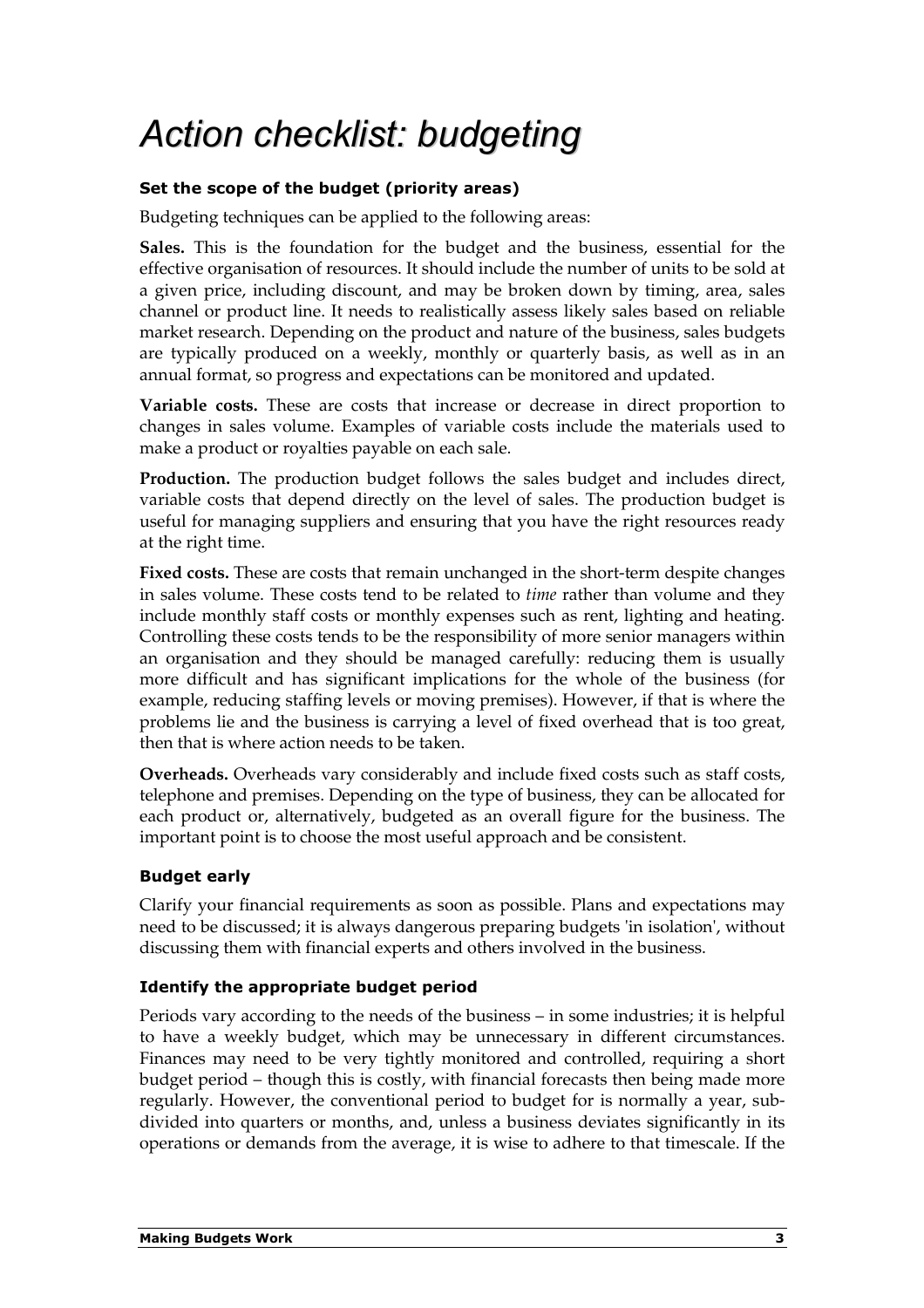budget is set for the year, then budget reviews normally take place each month, often with a detailed budget review taking place every three or six months.

### Seek advice and communicate

Budgets are of interest to people inside and outside the normal running of the business. For example, bankers and shareholders may not be engaged in routine operations, but may still have valuable advice. Parts of the budget, such as sales volumes, will also be relevant to suppliers, whilst aspects such as staffing levels and training will be important to personnel managers. Distinguish between those people and times where information and advice are needed, and those parts of the process where clear communication of decisions is needed.

#### Include a cash-flow forecast

Budgets provide a valuable starting point for preparing a cash flow forecast. Expectations of growth and costs can be undermined by the realities of cash flow. One potential trap of budgeting is to assume that after a sale the cash is there and the

business can roll on: in reality, bad debts, overdrafts and terms with creditors and debtors can all undermine the budget.

#### Be consistent

Once set, a budget provides a plan for the whole business that should rarely be altered. If actual results differ significantly over a sustained period from the budget, then it might be wise to review it, including a wiser forecast for the future. This will ensure a reasonable financial plan

Budgets are a central aspect of business strategy, enabling organisations to plan their allocation of resources, as well as providing a guide to the health of the business.

is in place; it will also highlight strengths and weaknesses in the business as results are assessed against planned performance.

### Act on the budget information

Too often, managers ignore the information that they are being given, failing to analyse its significance and work out tactics to keep the business on course. Monitoring actual performance against the budget, analysing the causes of any variations and taking corrective action is important in making the budget workable.

Many people view budgets as being divorced from reality – an academic exercise of little practical value, and the temptation can be to ignore them. In reality, budgets need to be constructed as carefully and accurately as possible and then regularly used as a guide to the health of the business. If that health seems to be failing then the causes need to be understood and action needs to be taken. Common failings include preparing:

- Pessimistic budgets, as they are easily achieved and the risks of failure are reduced. They also discredit the budgeting process and make the business unprepared for action.
- Optimistic budgets can be equally flawed. They also lead to damaging and false expectations. This means that the business will be financially unprepared for a low level of business, with potentially disastrous results.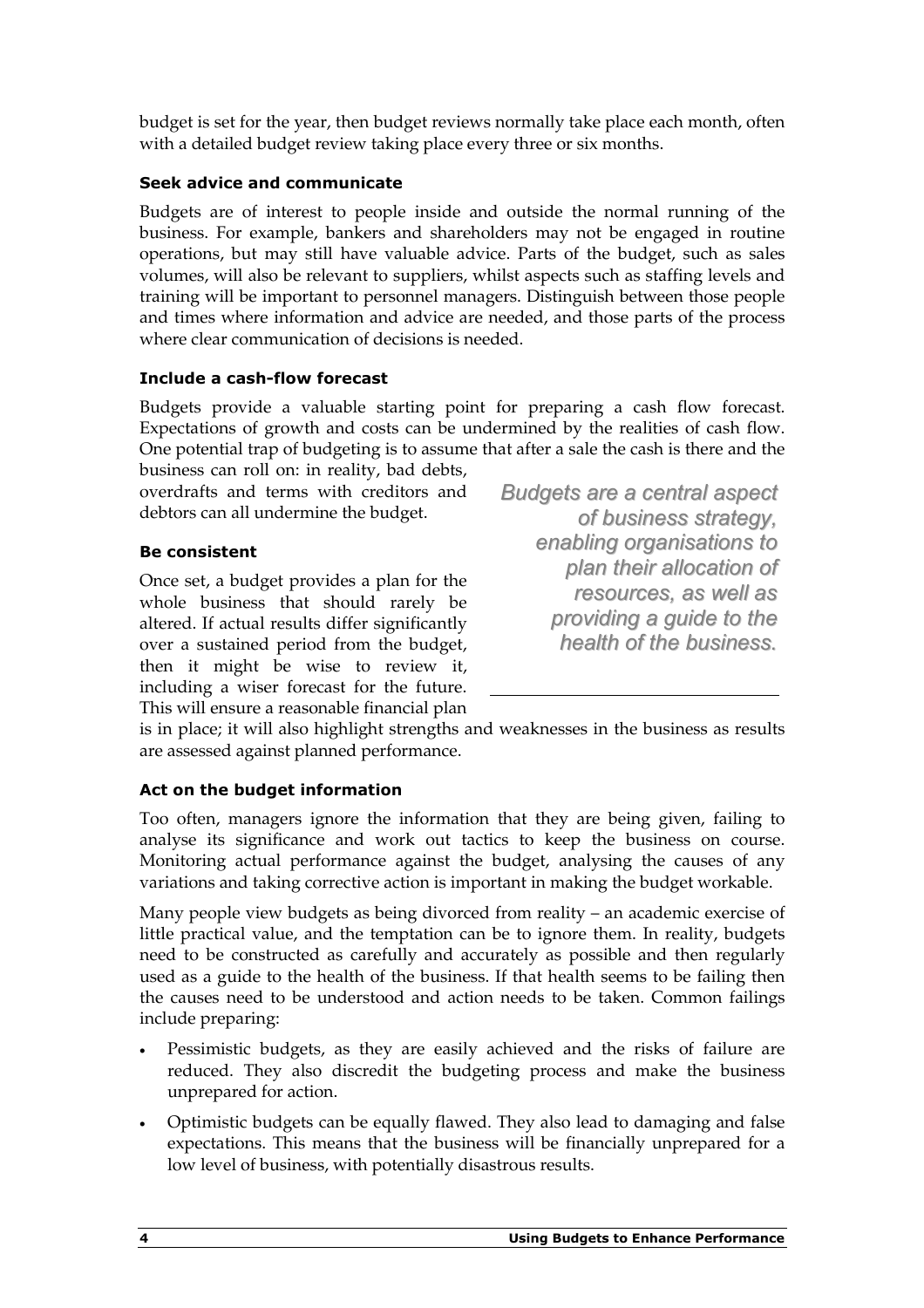#### Prepare different scenarios

Following on from the previous point, a popular technique is to set three budgets: optimistic, realistic and pessimistic. This is useful for start-up businesses that lack sufficient experience to make forecasts reliably. It is also useful for organisations that may be affected by external factors that become apparent late in the budget period (such as decisions by major competitors to withdraw from the market).

The value of different scenarios lies in seeing what the minimum requirements are to run the business, and how, where and when these will need to expand in order to achieve the optimistic target.

#### Focus on profitability

Concentrating on products and services with the best margin will protect or enhance profitability. This might involve, for instance, redirecting sales and advertising activities. When reviewing the budget you may also want to:

Decide how to treat the least profitable products. The least profitable products often drift, with dwindling profitability. Decisive action is needed to turn around a poor performer by reducing costs, raising prices, altering discounts or changing the product, or abandoning it altogether, to prevent a drain on resources and reputation.

Ensure new products enhance overall profitability. New products often focus on market need or production, with insufficient regard to the financial issues of cost, price, sales volume and overall profitability, which are inextricably linked.

Manage development and production decisions. The amount spent on research, as well as the priorities and methods used, affect profitability. Too little expenditure may result in larger costs in the long-term. The shelf life and appeal of a product need to be considered when deciding to continue or discontinue it. Also, the number and quality of suppliers is another important issue. Decide what the buying policy should be (such as a small number of preferred suppliers or a bidding system among a wider number of potential suppliers). Other issues to watch out for include controlling delivery charges, monitoring exchange rates, improving quality, reducing inventory and improving production lead times.

Ensure that decisions are customer focused. Decide how to derive greater value from existing customers and products to enhance profitability. Consider:

- How customer loyalty (and repeat purchasing) can be enhanced.
- How the sales proposition can be made more competitive.
- How existing markets, sales channels, products, brand reputation and other resources can be adapted to exploit new markets and new opportunities.
- How sales expenses can be reduced.
- How the overall effectiveness of marketing activities can be increased.

### Avoiding problems

Remember that everyone is responsible for playing their part in achieving the budget. Financial decisions should not be left to experts in the finance department. Financial issues and techniques affect all managers and are influenced by everyone.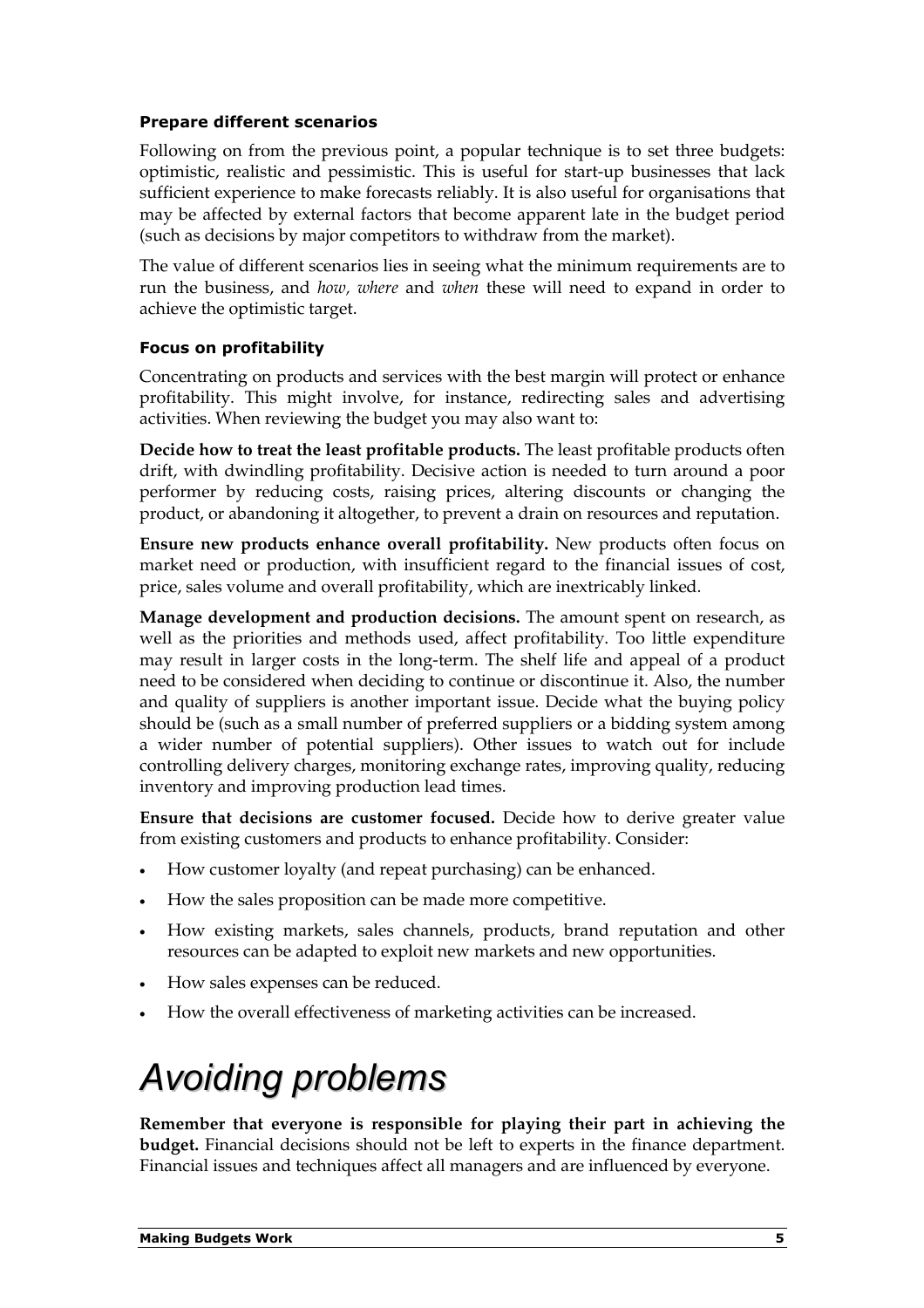Financial expertise must be widely available. Everyone in the business needs to understand the financial challenge they face, how they can achieve their financial

objectives and how they are progressing. People need the information and expertise to routinely make the best financial decisions and to consider all relevant decisions from a financial perspective.

Consider the impact of financial decisions. Do not under-estimate the impact of finance issues upon other departments and decisions.

Understand the impact of cash flow. Issues of cash-flow and the time value of money are often ignored by nonfinancial managers, to the detriment of

Avoid weak budgetary control. Often, budgets are used merely to assess performance, whereas their real value lies as active tools to inform financial decisions. Budgets should not be cut without giving sufficient thought to how this will affect other parts of the business.

the organisation. In the worst case, this may result in the business becoming insolvent.

Know where the risks and areas of greatest sensitivity lie. Understanding where risks lie and what needs to happen to reduce risk is an important part of the process of financial decision-making. For example, not only does one need to know where the break-even point is, but also how and when it will be reached.

### Key questions

- Is there a positive attitude in your organisation to budgets and budgeting?
- Are the most effective and relevant performance measures in place to monitor and assess the effectiveness of financial decisions?
- Have you analysed key business ratios recently?
- Is decision-making focused on the most profitable products and services, or is it preoccupied with peripheral issues?
- What are the least profitable parts of the organisation and how will these be improved?
- Are decisions focused on improving profitability, as well as benefiting customers? Too often, attention is given to non-financial objectives, such as increasing market share, without adequate consideration of the financial risks and alternatives.
- How efficiently is cash managed? Do your business decisions take account of cash considerations, such as the time value of money?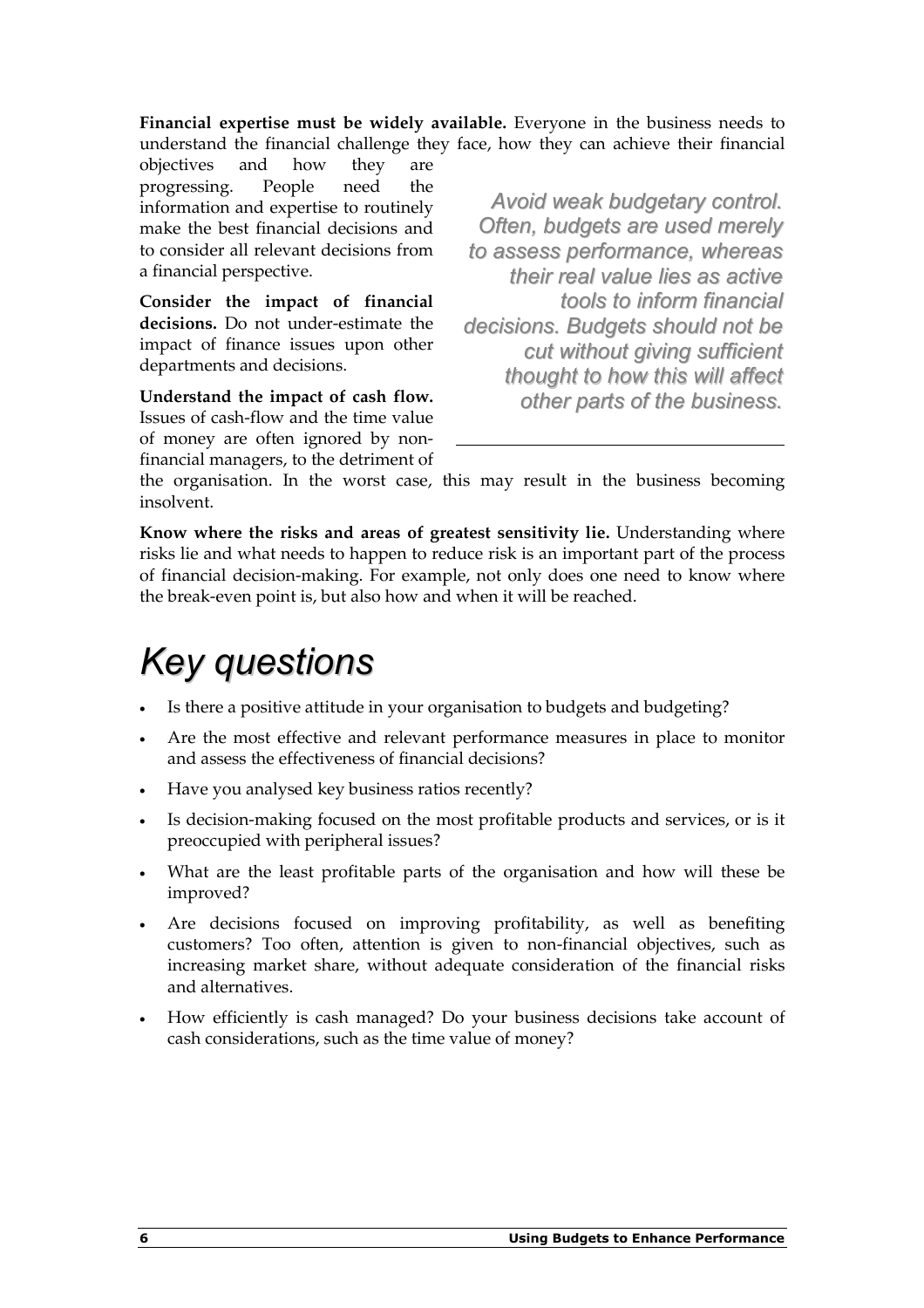### Dos and don'ts

#### Do:

- -Be realistic but challenging: budgets should have a realistic and aspirational element.
- - Take action, drastic if necessary, to stay on course and achieve or improve on your planned results.
- - Communicate constantly, explaining why the budget is important, how it will be achieved and how people's efforts are affecting financial results.
- - Develop key performance indicators (KPIs) such as ratios that are budget-related and graphically highlight performance in critical areas of the business.
- - Consider linking employees' remuneration to performance against budget, with the intention of reinforcing desired behaviours (such as a greater effort to sell or control costs).

#### Do not:

- - Focus exclusively on past performance when setting or reviewing budgets – consider what the future holds.
- - Be overly optimistic or pessimistic. Use different scenarios if that would be useful, but try to reach a consensus on what is likely.
- - Ignore the reasons for performance that is better or worse then expected. Investigate variances in expected performance.

### Things you can do

#### Set the budget parameters

This includes the timetable and format for the budget, as well as other material factors such as a view on the likely exchange rates prevailing in key markets or the general economic background. Leaders in established businesses often give guidance on how the market is likely to change, on how sales should change (e.g. grow by 3%) and on what changes are likely to affect costs (including expenses and overheads).

#### Discuss and research the business

Key assumptions are derived and the shape of the budget is formed. This not only involves looking back at previous years but also discussing with others what changes are likely in the coming period. Key elements that are addressed include:

- Pricing and discounts.
- Sales volumes and sales profile (meaning how sales will be split between product lines, territories, time periods or departments).
- Production costs.
- Distribution costs.
- Personnel costs.
- Costs of other support functions (such as finance and IT).
- Other overheads.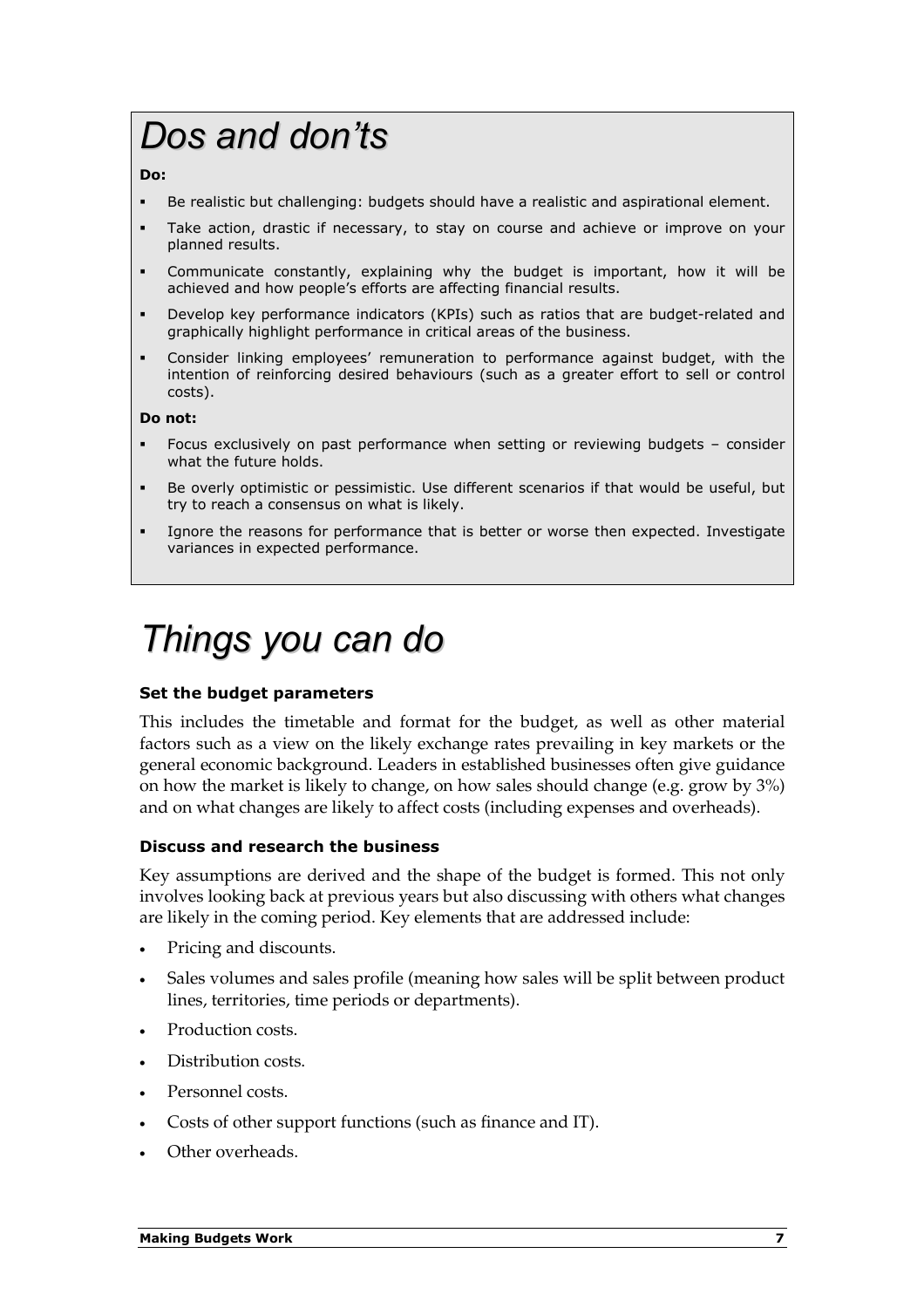#### Obtain feedback on the first draft

This will ensure that it is realistic and owned by as many people as possible. Discuss concerns and attempt to reach a consensus that could achieve the business's full potential.

### Finalise the budget

The information needs to be assembled and included. It is then worth a final check to ensure that every aspect of the budget is reasonable: it may seem logical, but a key question is often how different it is from the previous years. Significant differences will need to be explained. It is also worth checking the arithmetic and ensuring that the figures add up! Finally, the presentation of the budget is important: it needs to be clear, understandable, succinct – but with supporting documentation (particularly useful for reference later in the year) – and attractively presented. Although it sounds trivial, good presentation will go a long way to instilling confidence.

### Explain the budget

Obviously the information is sensitive and should be treated in confidence, but it is also worth explaining the financial plan so people understand what is required in each area. Explaining relevant aspects to stakeholders (including suppliers) is also useful, as it gives them an indication of likely developments in the future.

### Further action

| Issue                                                                                                                                                                                                                                                                                    | <b>Response</b> | <b>Further Action</b> |
|------------------------------------------------------------------------------------------------------------------------------------------------------------------------------------------------------------------------------------------------------------------------------------------|-----------------|-----------------------|
| Do the right people<br>understand the budget and<br>its consequences?                                                                                                                                                                                                                    |                 |                       |
| Does your budget reflect<br>where the business will be<br>$qoinq - or does it simply$<br>reflect the past?                                                                                                                                                                               |                 |                       |
| Does your budget draw<br>attention to areas of the<br>business that aren't<br>performing or that need to<br>be changed? How easy is it<br>for problems in your<br>business to be clarified in<br>the budget, for example,<br>through useful KPIs (Key<br><b>Performance Indicators)?</b> |                 |                       |
| How sophisticated is your<br>budget? For example, does it<br>incorporate discounted cash<br>flow analysis and set<br>parameters for certain<br>ratios? Often, budgets do<br>little more than outline how<br>much revenue should be<br>generated versus expected<br>costs.                |                 |                       |

Use the following table to identify areas for further development.